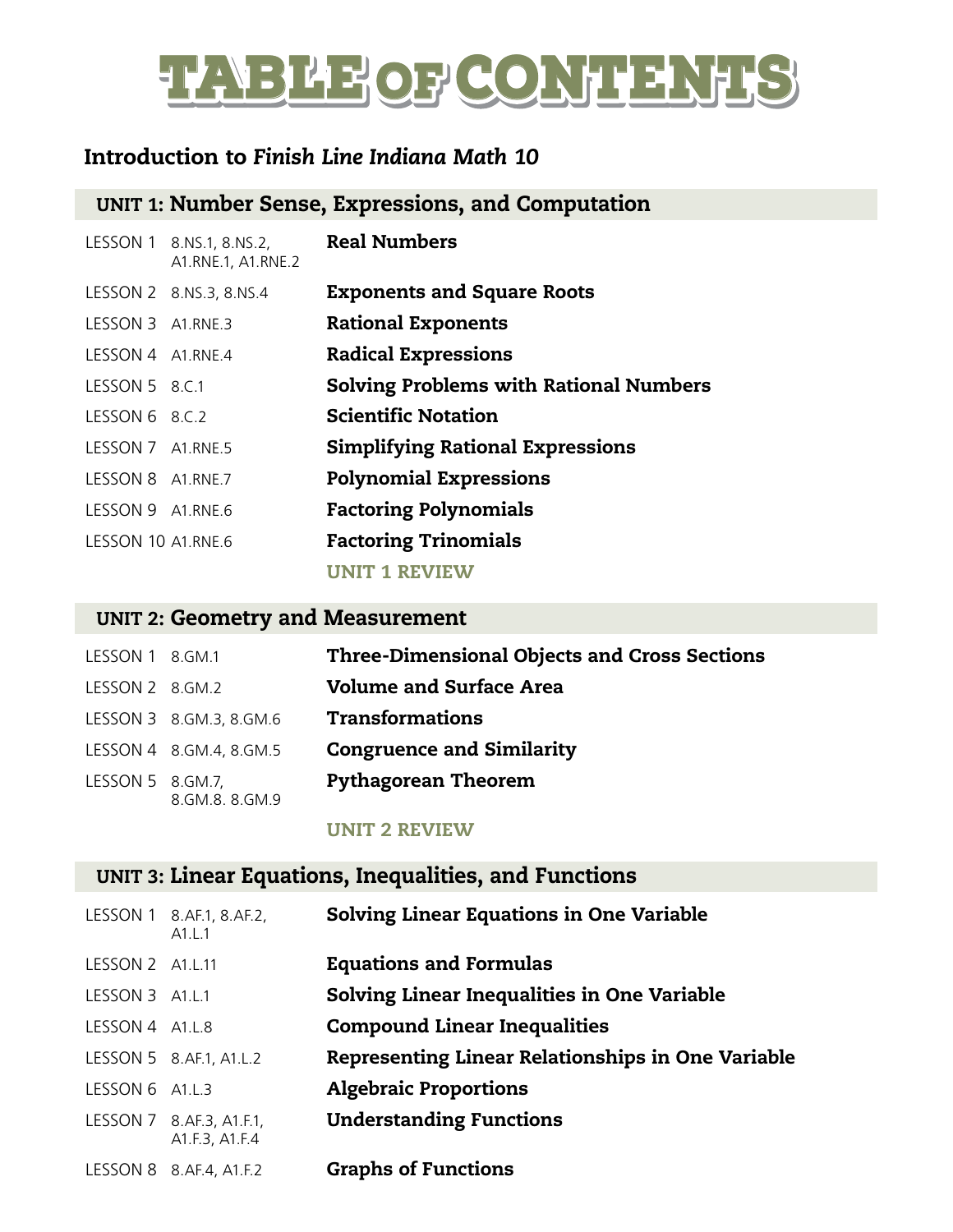|                         | A1.L4, A1.L5, A1.L.6             | LESSON 9 8.AF.5, 8.AF.6, 8.AF.7, Writing Linear Equations |
|-------------------------|----------------------------------|-----------------------------------------------------------|
|                         | LESSON 10 8.AF.7, A1.L.4, A1.L.5 | <b>Representing Linear Functions</b>                      |
| <b>LESSON 11 A1.L.7</b> |                                  | <b>Representing Linear Inequalities</b>                   |
|                         | LESSON 12 A1.L.9. A1.L.10        | <b>Absolute Value Equations</b>                           |
|                         |                                  | <b>UNIT 3 REVIEW</b>                                      |

## UNIT 4: Systems of Equations and Inequalities

|                   | LESSON 1 8.AF.8, A1.SEI.1 | <b>Understanding Systems of Equations</b>      |
|-------------------|---------------------------|------------------------------------------------|
| LESSON 2 A1.SEI.2 |                           | <b>Solving Systems of Linear Equations</b>     |
| LESSON 3 A1.SEI.3 |                           | <b>Writing Systems of Linear Equations</b>     |
| LESSON 4 A1.SEI.4 |                           | <b>Systems of Linear Inequalities</b>          |
| LESSON 5 A1.SEI.4 |                           | <b>Graphing Systems of Linear Inequalities</b> |
|                   |                           | <b>UNIT 4 REVIEW</b>                           |

## UNIT 5: Quadratic and Exponential Equations and Functions

| LESSON 1 A1.QE.1 |                           | <b>Comparing Linear and Exponential Functions</b>   |
|------------------|---------------------------|-----------------------------------------------------|
| LESSON 2 A1.QE.2 |                           | <b>Representing Exponential Functions</b>           |
| LESSON 3 A1.QE.3 |                           | <b>Graphing Exponential and Quadratic Functions</b> |
|                  | LESSON 4 A1.QE.4, A1.QE.6 | <b>Solving Quadratic Equations</b>                  |
| LESSON 5 A1.QE.4 |                           | <b>The Quadratic Formula</b>                        |
| LESSON 6 A1.QE.5 |                           | <b>Writing Quadratic Equations</b>                  |
|                  | LESSON 7 A1.QE.6, A1.QE.7 | <b>Interpreting Quadratic Functions</b>             |
|                  |                           | UNIT 5 REVIEW                                       |

## UNIT 6: Data Analysis, Statistics, and Probability

| LESSON 1 A1.DS.1 |                                                | <b>Sampling and Data</b>          |
|------------------|------------------------------------------------|-----------------------------------|
|                  | LESSON 2 8.DSP.1, A1.DS.2                      | <b>Bivariate Numerical Data</b>   |
|                  | LESSON 3 8.DSP.1, 8.DSP.3,<br>A1.DS.3, A1.DS.4 | <b>Lines of Best Fit</b>          |
| LESSON 4         | A1.DS.5                                        | <b>Bivariate Categorical Data</b> |
|                  | LESSON 5 8.DSP.4, 8.DSP.5,<br>8.DSP.6          | <b>Compound Probability</b>       |
| LESSON 6 A1.DS.6 |                                                | <b>Misleading Statistics</b>      |
|                  |                                                | <b>UNIT 6 REVIEW</b>              |

## Glossary

#### Formula Reference Sheet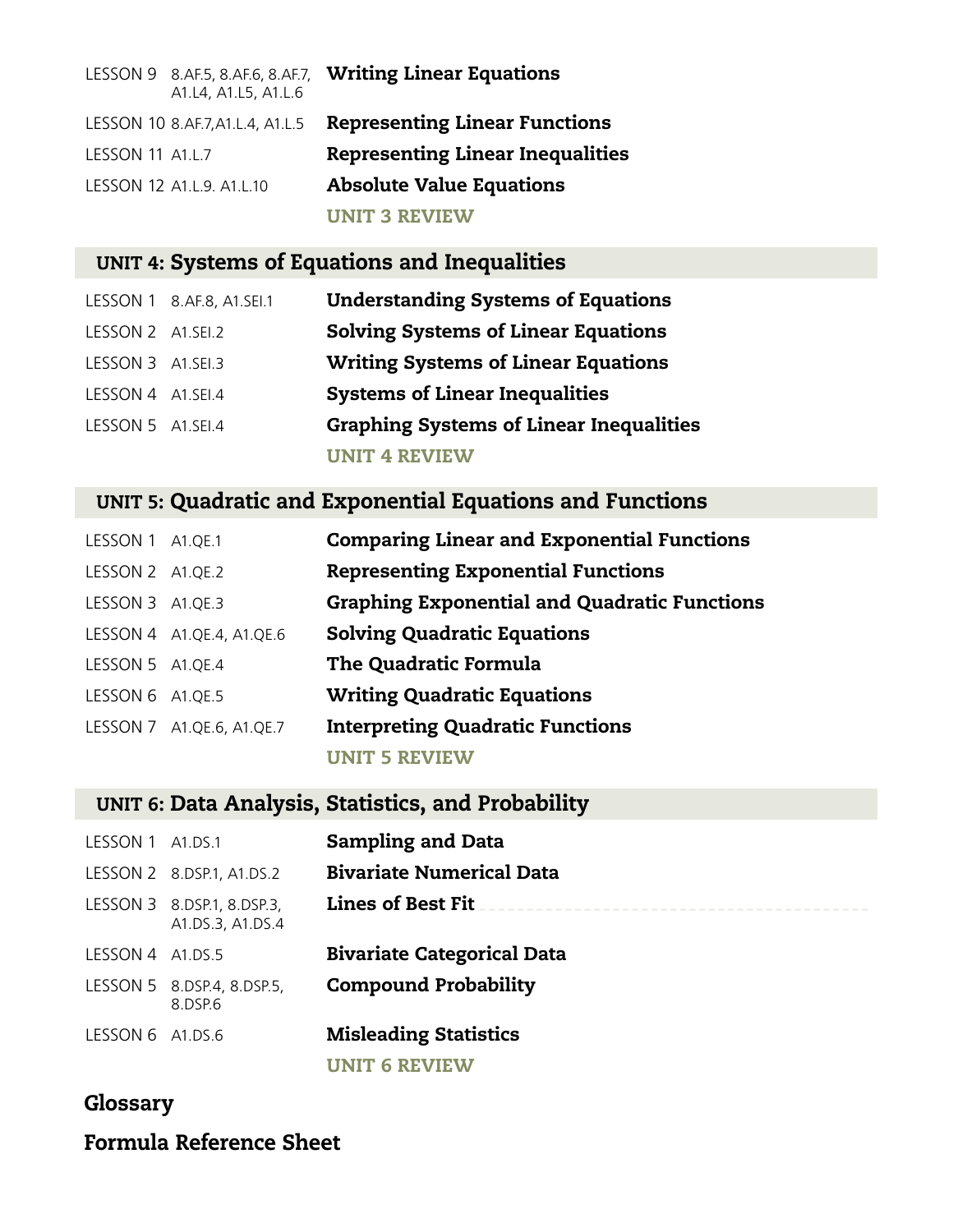

## **8** Polynomial Expressions

A **polynomial** is an algebraic expression of one or more **terms,** which are parts of an expression separated by the operations of/ addition or subtraction. A **monomial** is a polynomial with only one term, like 8, 8y, or 8y<sup>2</sup>. A **binomial** is a polynomial with two terms, like  $6x - 7$ . A **trinomial** has three terms, like  $x^2 + 3 - 10$ . Terms of a polynomial can be variables that are raised to whole-number powers, such as x<sup>2</sup> or 6y<sup>3</sup>z. The exponents, however, must be nonnegative for the expression to be a polynomial. For example,  $2x^2$  is not a polynomial.

A polynomial has no variable in the  
denominator.  

$$
\frac{5}{x}
$$
 is not a polynomial.  
A variable written  
without an exponent  
has a power of 1.  

$$
x = x^1
$$

## Adding and Subtracting Polynomials

To add polynomials, simply combine like terms. See how it works in this example:

 $(x^{2} - 9x + 3) + (2x^{2} + x - 4)$  $x^2 + 2x^2 - 9x + x + 3 - 4$  $3x^2 - 8x - 1$ 

To subtract polynomials, change the sign of each term in the second polynomial and then add. For example,

$$
(2x^3 + 4x^2 - 6x) - (4x^3 - 3x^2 + 5x)
$$

is written as

$$
(2x^3 + 4x^2 - 6x) + (-4x^3 + 3x^2 - 5x)
$$

which equals

$$
-2x^3 + 7x^2 - 11x
$$

**Try this sample question.**  $\sqrt{ }$ 

What is  $(4x^2 - 6) - (x^2 + 2)$  in simplest form?

**A**  $3x^2 - 8$  **B**  $3x^2 + 4$  **C**  $5x^2 - 8$  **D**  $5x^2 - 4$ 

Changing the sign of each term in the second polynomial gives the addition problem  $(4x^2 - 6) + (-x^2 - 2)$ , which simplifies to  $3x^2 - 8$ . Choice A is correct.

Subtracting is adding the opposite.  $a - b = a + (-b)$ 

© The Continental Press, Inc. DUPLICATING THIS MATERIAL IS ILLEGAL.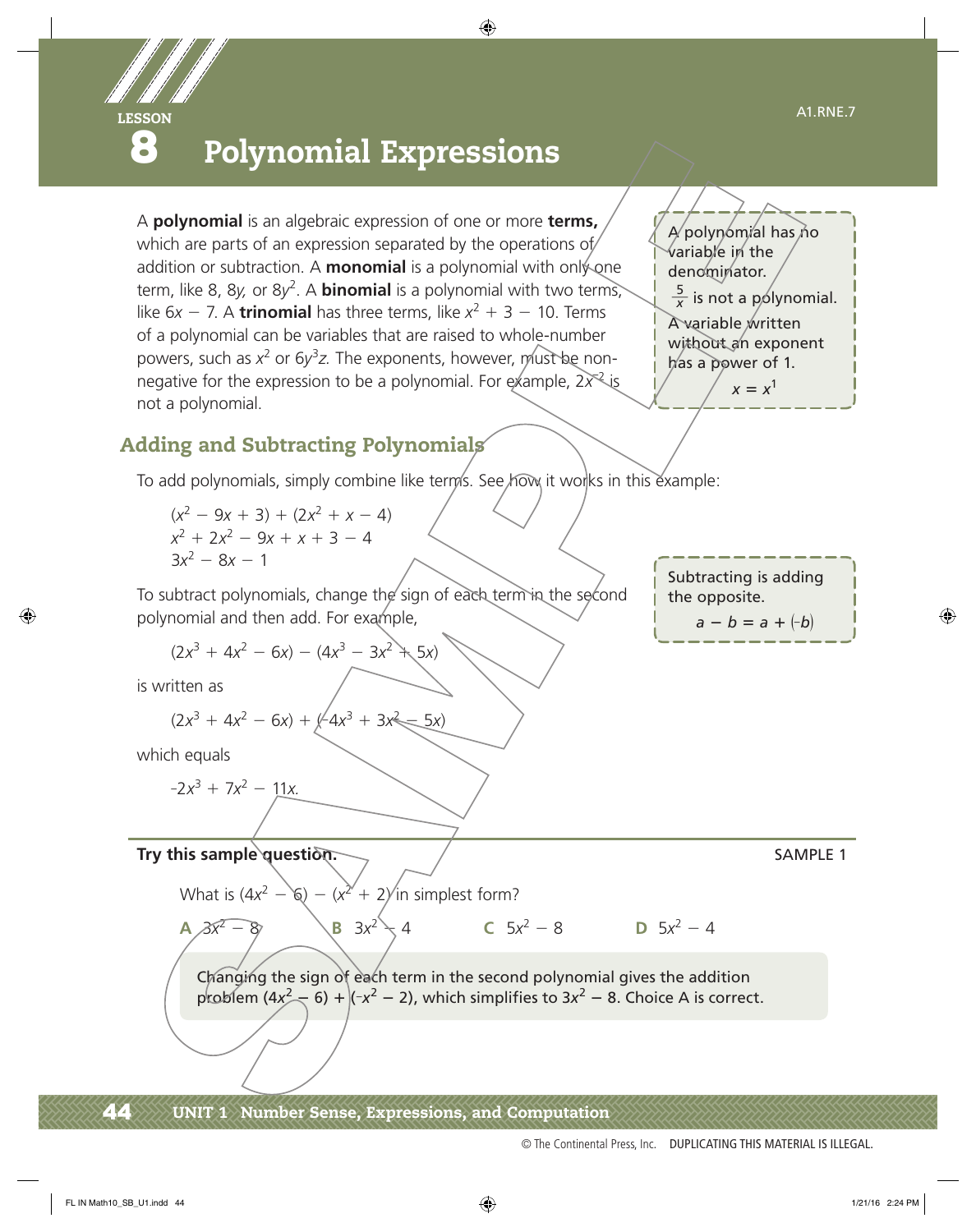#### **Try this sample question.** SAMPLE 2

Write the simplified form of this expression.

$$
(6x^2 + 4y^2) + (5x^2 - 3y^2)
$$

To add these binomials, simply combine like terms:  $6x^2/+5x^2 \leq 11/x^2$  and  $4y^2 - 11$  $3y^2 = y^2$ . So the simplified form is  $11x^2 + y^2$ .

#### Multiplying Polynomials

To multiply polynomial expressions, multiply each term in the first polynomial by each term in the second polynomial. Then combines like terms, if needed, to simplify the resulting polynomial expression. For example:

$$
(4x + 3)(x - 2) = 4x(x - 2) + 3(x - 2)
$$
  
= 4x<sup>2</sup> - 8x + 3x - 6  
= 4x<sup>2</sup> - 5x - 6

When multiplying variable terms with like bases, add the exponents.  $x^5 \cdot x^2 = x^{5+2} = x^7$ 

#### Try this sample question.  $\sqrt{2}$  sample  $\sqrt{3}$  sample 3

The length of a rectangle is/ $5x + 1$  units long. The width of the rectangle is  $2x + 5$  units long. What is the area, in square units, of the rectangle?

A 
$$
7x^2 + 6
$$

 $(10x^2 + 7x + 5)$ **B**  $10x^2 + 5$  <br> **D**  $10x^2 + 27x + 5$ 

The area of a rectangle is length  $\times$  width. So, the area of this rectangle is  $(5x + 1)(2x + 5)$ . To find the area, multiply each term in  $5x + 1$  by each term in  $2x + 5$ :

$$
(5x + 1)(2x + 5) = 5x(2x + 5) + 1(2x + 5)
$$
  
= 10x<sup>2</sup> + 25x + 2x + 5

Combine like terms. This gives  $10x^2 + 27x + 5$ . Choice D is correct.

UNIT 1 Number Sense, Expressions, and Computation  $\overline{\phantom{a}45}$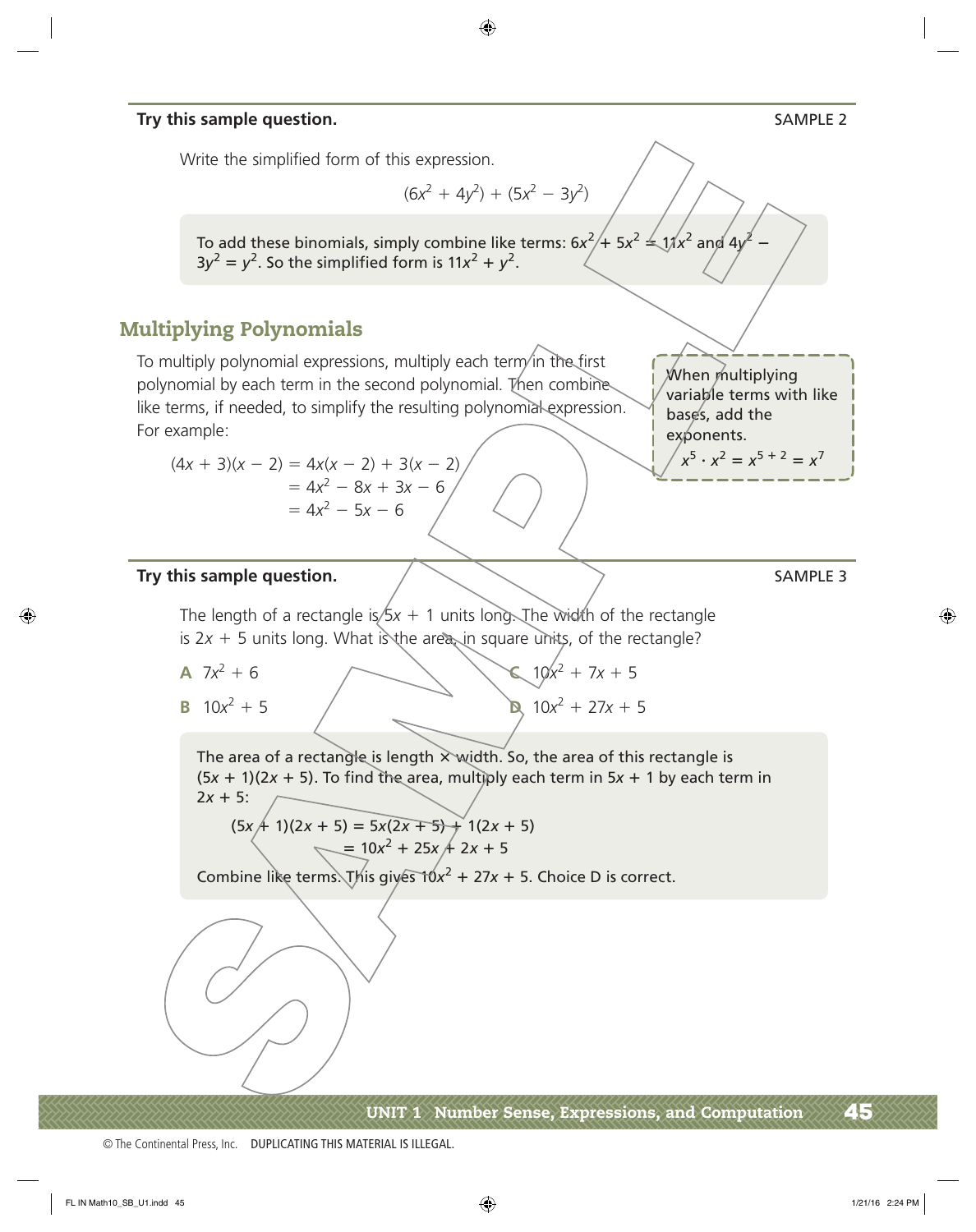## Dividing Polynomials by Monomials

Sometimes you may be asked to divide a polynomial expression by a monomial expression. Each term of the polynomial expression must be divided by the monomial.

In the example below, the monomial 4*p* divides each term of the polynomial, creating separate fractions. Then common terms are

canceled within each fraction to simplify the expression.

\n
$$
\frac{16p^5 - 4p^3 - 12p^2}{4p} = \frac{16p^5}{4p} - \frac{4p^3}{4p} - \frac{12p^2}{4p}
$$
\n
$$
= 4p^4 - p^2 - 3p
$$

#### Try this sample question. Try this sample question.

When dividing variable terms with like bases, subtract the exponents.  $x^{5} \div x^{2}/= x^{5-2} = x^{3}$ 

What is the simplified form of the expression below?

$$
(9x^4 + 6x^3 - 15x^2) \div 3x^2
$$

- **A**  $3x^2 + 2x 5$ <br> **C**  $3x^2 \neq 6x^3 15x^2$
- **B**  $6x^2 + 3x 12$  <br>**D**  $6x^2 + 6x^3 15x^2$

This item can be rewritten as the sum and difference of separate fractions: tem can be rewrit<br>  $\frac{9x^4}{3x^2} + \frac{6x^3}{3x^2} - \frac{15x^2}{3x^2}$ .

9*x*<sup>4</sup>

Simplifying each fraction gives  $3x^2 + 2x - 5$ . Choice A is correct.

## Polynomials and Closure

Polynomials share a very important property with real numbers. When you add, subtract, or multiply any two real numbers, the result is always a real number. Likewise, when you add, subtract, or multiply any two polynomials, the result is always a polynomial. This property is called **closure**, and the set of all polynomials is closed under the operations of addition, subtraction, and multiplication.

For example, the sum of the polynomials  $x^3 - 1$  and  $2x + 5$  is the polynomial  $x^3 + 2x + 4$ , their difference is  $x^3 \searrow 2x - 6$ , and their product is  $2x^4 + 5x^3 - 2x - 5$ . All three combinations yield a polynomial.

However, closure fails under division. Although sometimes dividing one polynomial by a second yields  $\alpha$  third polynomial, this is not always the case.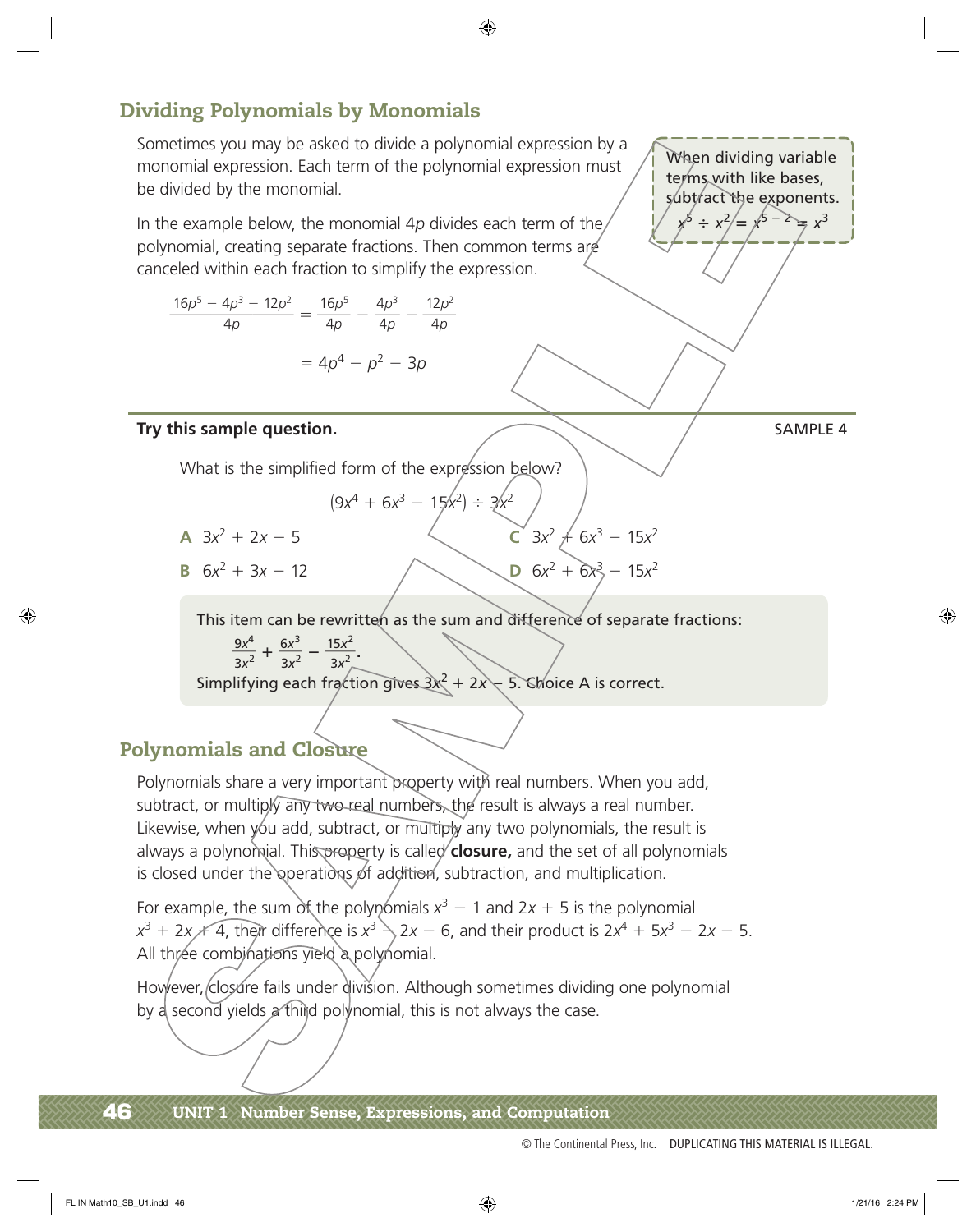For example, dividing the polynomial  $x^2 + 3x + 2$  by the polynomial  $x + 2$  yields the polynomial  $x + 1$ . However, dividing the polynomial  $x^2 + 3x + 2$  by the polynomial *x* yields the expression  $x + 3 + 2x^{-1}$ . The term  $2x^{-1}$  has a negative exponent, so this expression is not a polynomial.

#### **Try this sample question.** Sample **question.** SAMPLE 5

For the polynomials  $2x + 3$  and  $6x^2 + x - 15$ , verify that the sum, difference, and product are also polynomials.

The sum (2*x* + 3) + (6*x*<sup>2</sup> + *x* – 15) simplifies to 6*x*<sup>2</sup> + 3*x* – 12, the difference  $(2x + 3) - (6x^2 + x - 15)$  simplifies to  $-6x^2 \neq x + 18$ , and the product  $(2x + 3)(6x<sup>2</sup> + x - 15)$  simplifies to  $12x<sup>3</sup> + 20x<sup>2</sup> - 27x - 45$ . All three resulting expressions have terms with only non-negative integer exponents, and are therefore also polynomials.

#### INDEPENDENT PRACTICE

#### **Read and solve each problem.**

**1** What is the simplified form of this expression?

$$
(2w^3 + 4w^2 + 5) + (3w^3 + w^2 + 4w)
$$

**A**  $5w^3 + 5w^2 + 9$ 

**B** 
$$
5w^3 + 5w^2 + 9w
$$

C 
$$
5w^3 + 5w^2 + 4w + 5
$$

**D** 
$$
5w^3 + 4w^2 + 5w + 4
$$

UNIT 1 Number Sense, Expressions, and Computation  $\mathcal{A}\mathcal{I}$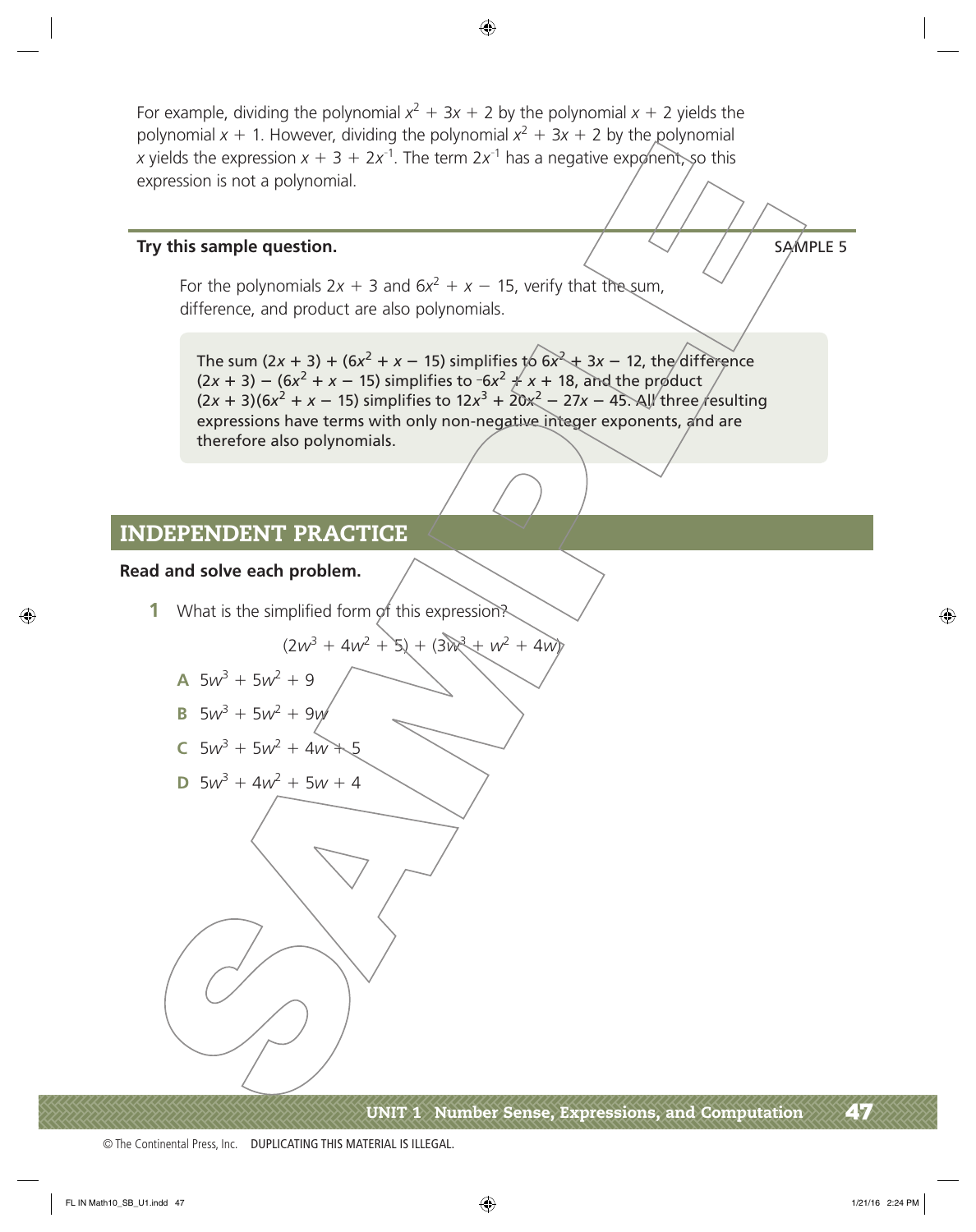**2** Write each expression in simplest form. Show your work.



48 UNIT 1 Number Sense, Expressions, and Computation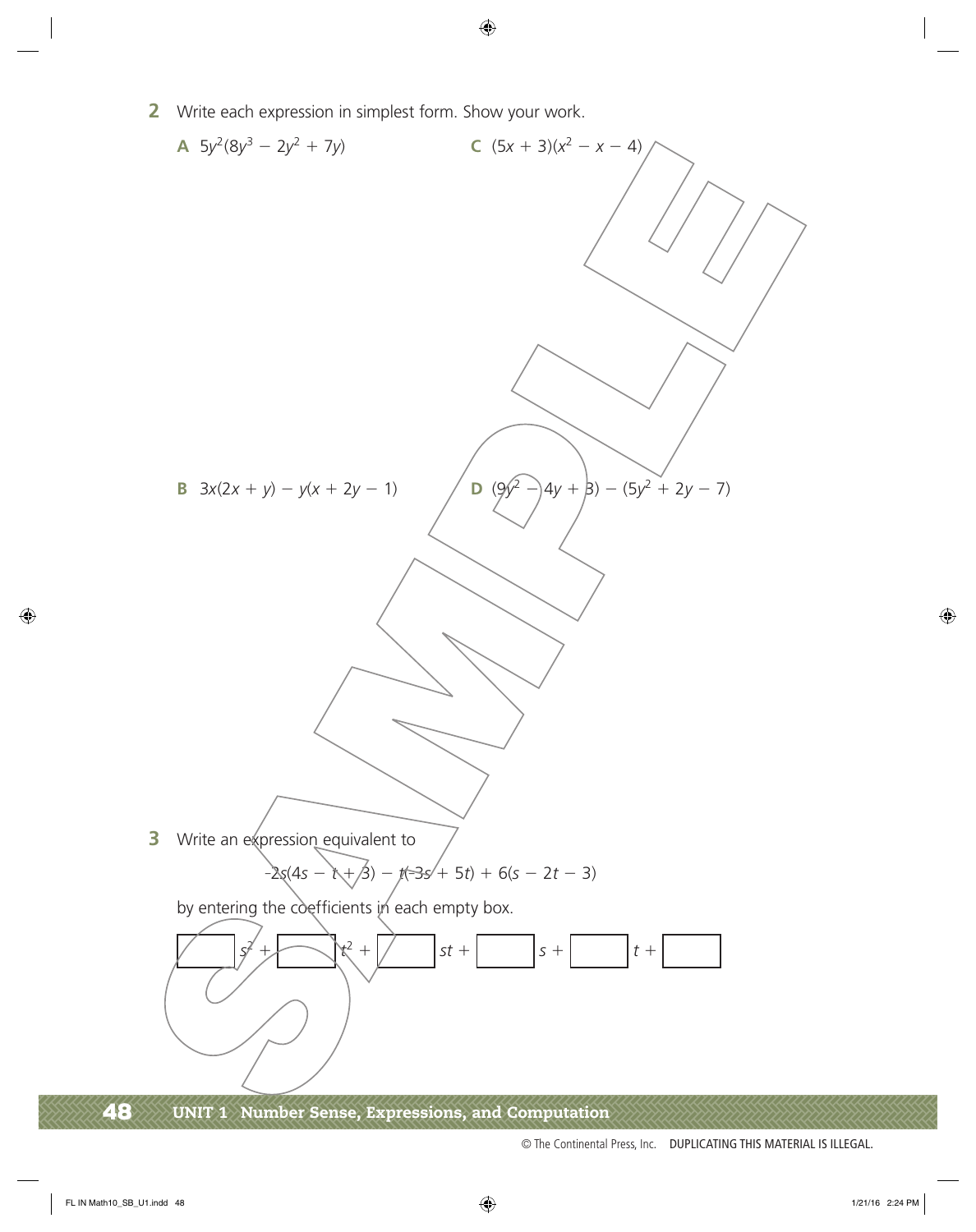**4** Simplify:  $\frac{20x^8 + 16x^7 - 4x^6}{4x^6}$  $\frac{20x^8 + 16x^7 - 4x^6}{4x^6}$ . **A**  $5x^2 + 4x - 1$ **B**  $5x^2 + 16x - 4$ **C**  $16x^2 + 12x - 1$ **D**  $16x^2 + 16x - 4$ **5** The diagram shows a square and the length of one side.  $x - 4$ **A** Write an expression in simplest form that represents the perimeter of the square. \_\_\_\_\_\_\_\_\_\_\_\_\_\_\_\_\_\_\_\_\_\_\_\_ **B** Write an expression in simplest form that represents the area of the square. \_\_\_\_\_\_\_\_\_\_\_\_\_\_\_\_\_\_\_\_\_\_\_\_ **6** Divide  $15y^7 + 12y^6 - 9y^5$  by  $3y^3$ .  $\overline{\phantom{a}}$ 

UNIT 1 Number Sense, Expressions, and Computation 49